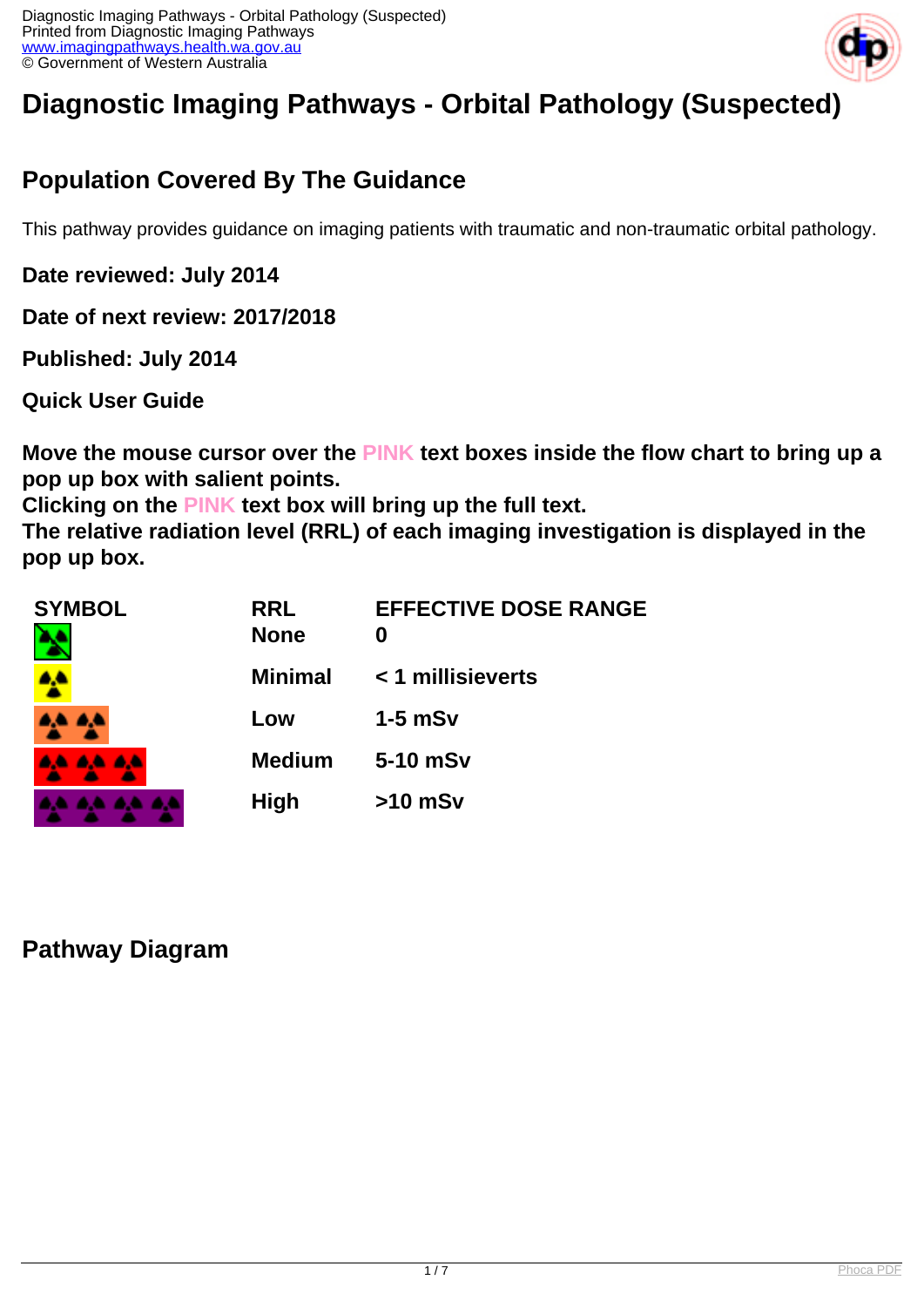Diagnostic Imaging Pathways - Orbital Pathology (Suspected) Printed from Diagnostic Imaging Pathways [www.imagingpathways.health.wa.gov.au](http://www.imagingpathways.health.wa.gov.au/) © Government of Western Australia





## **Image Gallery**



**1 Inferior Orbital Margin Fracture with Trapping of Inferior Rectus Muscle**

**Image 1 - Computed Tomography**

**Coronal image demonstrating a traumatic fracture of the inferior orbital margin with soft tissue (arrowhead) and inferior rectus muscle (arrow) extending into fracture.**



**2a Uveal Melanoma Image 2a and 2b - Magnetic Resonance Imaging T1 and T2-weighted images showing melanoma of the left uvea (arrow).**





**3a Uveal Melanoma Image 3a - Gross pathology Orbital enucleation showing a uveal malignant melanoma (blue arrow) arising posteriorly and causing retinal**

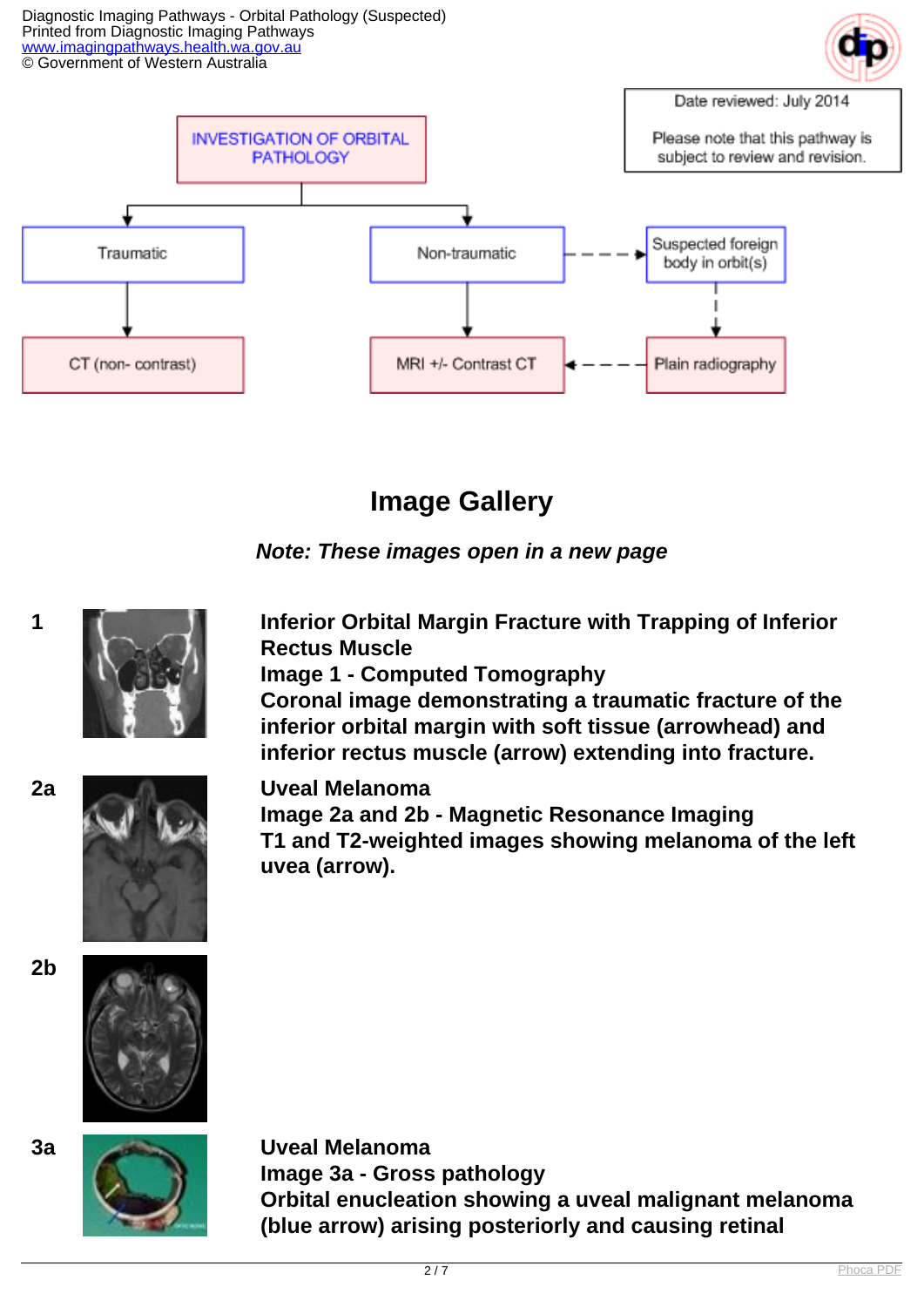

**detachment (white arrow).**



**3b Image 3b (H&E, x2.5) and 3c (H&E, x20) - Histopathology Uveal malignant melanoma infiltrating beneath the retinal layer (blue arrow) and showing marked nuclear atypia with cytoplasmic and extracellular melanin pigment production.**

## **Teaching Points**

- **Plain films have a limited role in the assessment of orbital trauma**
- **If an orbital pathology is suspected clinically, CT is the imaging modality of choice. It enables superior visualisation of the bone structures of the midface and orbits**
- **MRI is a useful adjunt to CT, particularly in identifying soft tissue injury. Before a patient undergoes MRI, foreign metal in the orbit should first be excluded (on plain films or CT)**
- **In the assessment of traumatic orbital pathology CT is the modality of choice. For non-traumatic orbital pathology, MRI is the preferred imaging modality provided it is available and there are no contraindications**

## **Computed Tomography (CT)**

- **Imaging modality of choice for investigation of orbital trauma, some inflammatory diseases, Graves' ophthalmopathy, orbital infections and suspected retinoblastoma** [1](index.php?option=com_content&view=article&id=89&tab=references#1)**,**[2](index.php?option=com_content&view=article&id=89&tab=references#2)
- **Gives the best illustration of fine bony structures of the midface and orbits** [1](index.php?option=com_content&view=article&id=89&tab=references#1)**,**[2](index.php?option=com_content&view=article&id=89&tab=references#2)
- **Allows detection of the orbital fractures and assessment of the extent of injury in the evaluation of patients with orbital trauma** [3](index.php?option=com_content&view=article&id=89&tab=references#3)
- **Has high sensitivity and specificity for the detection and localisation of intraocular and orbital metal, glass and stone foreign body** [4](index.php?option=com_content&view=article&id=89&tab=references#4)**,**[5](index.php?option=com_content&view=article&id=89&tab=references#5)
- **Limitations**
	- **Less accurate for detection of wooden foreign bodies** [6](index.php?option=com_content&view=article&id=89&tab=references#6)
- **Information for consumers on CT** [InsideRadiology](http://insideradiology.com.au/pages/view.php?T_id=61#.U6pHdnbc-ec)

## **Magnetic Resonance Imaging (MRI)**

**Due to its superior soft tissue resolution, it is the imaging modality of choice**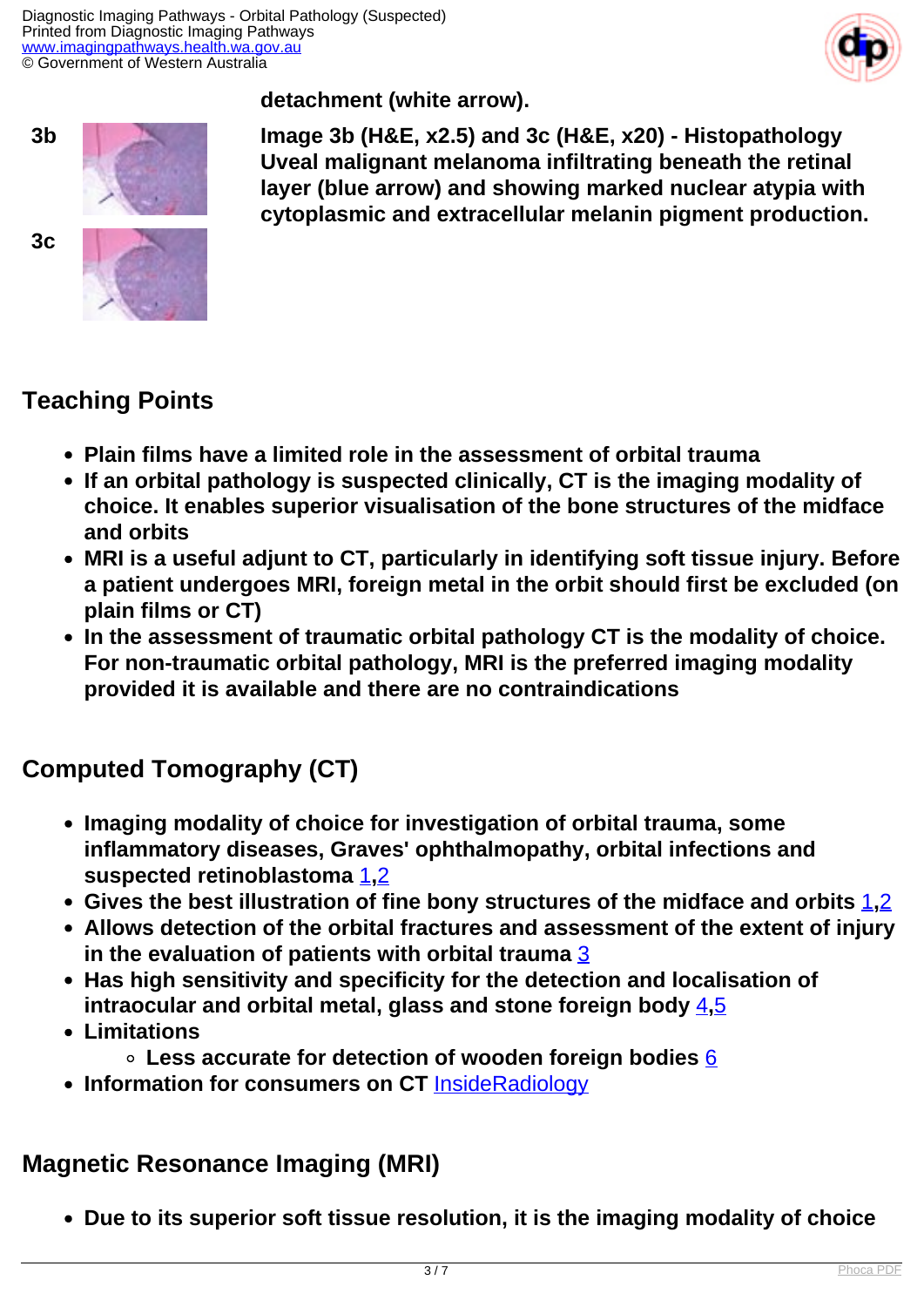

### **for evaluating** [2](index.php?option=com_content&view=article&id=89&tab=references#2)

- **Ocular lesions, the optic nerve complex, cranial nerve palsies, and retrobulbar disease with potential intracranial extension** [7-9](index.php?option=com_content&view=article&id=89&tab=references#7)
- **Intraocular tumours such as uveal melanoma (because of superior delineation of the extent of the disease and unique paramagnetic signal characteristics of melanin)** [10](index.php?option=com_content&view=article&id=89&tab=references#10)**,**[11](index.php?option=com_content&view=article&id=89&tab=references#11)
- **Compared to CT, MRI allows for more accurate depiction of optic nerve or sheath tumours extending into the optic chiasm, optic tracts and lateral geniculate bodies of thalami** [7](index.php?option=com_content&view=article&id=89&tab=references#7)**,**[12](index.php?option=com_content&view=article&id=89&tab=references#12)
- **As a predictor of multiple sclerosis, it can help to prognosticate the development of MS after optic neuritis** [13](index.php?option=com_content&view=article&id=89&tab=references#13)
- **MRI is valuable in the examination of the optic nerve and globe for injury and hence is a useful adjunct in the assessment of orbital injury. However, metallic fragments in the orbit should first be excluded on plain film or CT** [1](index.php?option=com_content&view=article&id=89&tab=references#1)
- **Advantages** [1](index.php?option=com_content&view=article&id=89&tab=references#1)
	- **Superior soft tissue resolution**
	- **Can distinguish the three layers of the globe (sclera, choroid and retina)**
	- **Allows for visualisation of globe components not seen on CT**
- **Limitations** [1](index.php?option=com_content&view=article&id=89&tab=references#1)**,**[6](index.php?option=com_content&view=article&id=89&tab=references#6)
	- **A metal foreign body within the orbit is an absolute contraindication because the risk of blindness (since the fluctuating magnetic fields of a MRI machine can potentially move the ferromagnetic foreign body around the orbit damaging important structures)**
	- **Poor visualisation of the bone**
- **Information for consumers on Magnetic Resonance Imaging** [InsideRadiology](http://insideradiology.com.au/pages/view.php?T_id=53#.U6pISnbc-ec)

## **Plain Radiography**

- **Plays a limited role in the detailed evaluation and management of orbital disease and trauma** [3](index.php?option=com_content&view=article&id=89&tab=references#3)**,**[14](index.php?option=com_content&view=article&id=89&tab=references#14)**,**[15](index.php?option=com_content&view=article&id=89&tab=references#15)
- **May be useful in screening for intraocular foreign bodies and in detection of orbital fractures directly or through indirect findings (such as asymmetrical opacification by haemorrhage of a paranasal sinus adjacent to a particular orbital surface, and orbital emphysema)** [15](index.php?option=com_content&view=article&id=89&tab=references#15)**,**[16](index.php?option=com_content&view=article&id=89&tab=references#16)
- **Limitations**
	- **50% rate of false negatives and non-diagnostic in 30% in the evaluation of orbital blowout fractures** [3](index.php?option=com_content&view=article&id=89&tab=references#3)
	- **Poor visualisation of medial orbital wall and orbital floor fractures**
- **Information for consumers on plain radiographs <b>[InsideRadiology](http://insideradiology.com.au/pages/view.php?T_id=24#.U7zs_nbc-ec)**

### **References**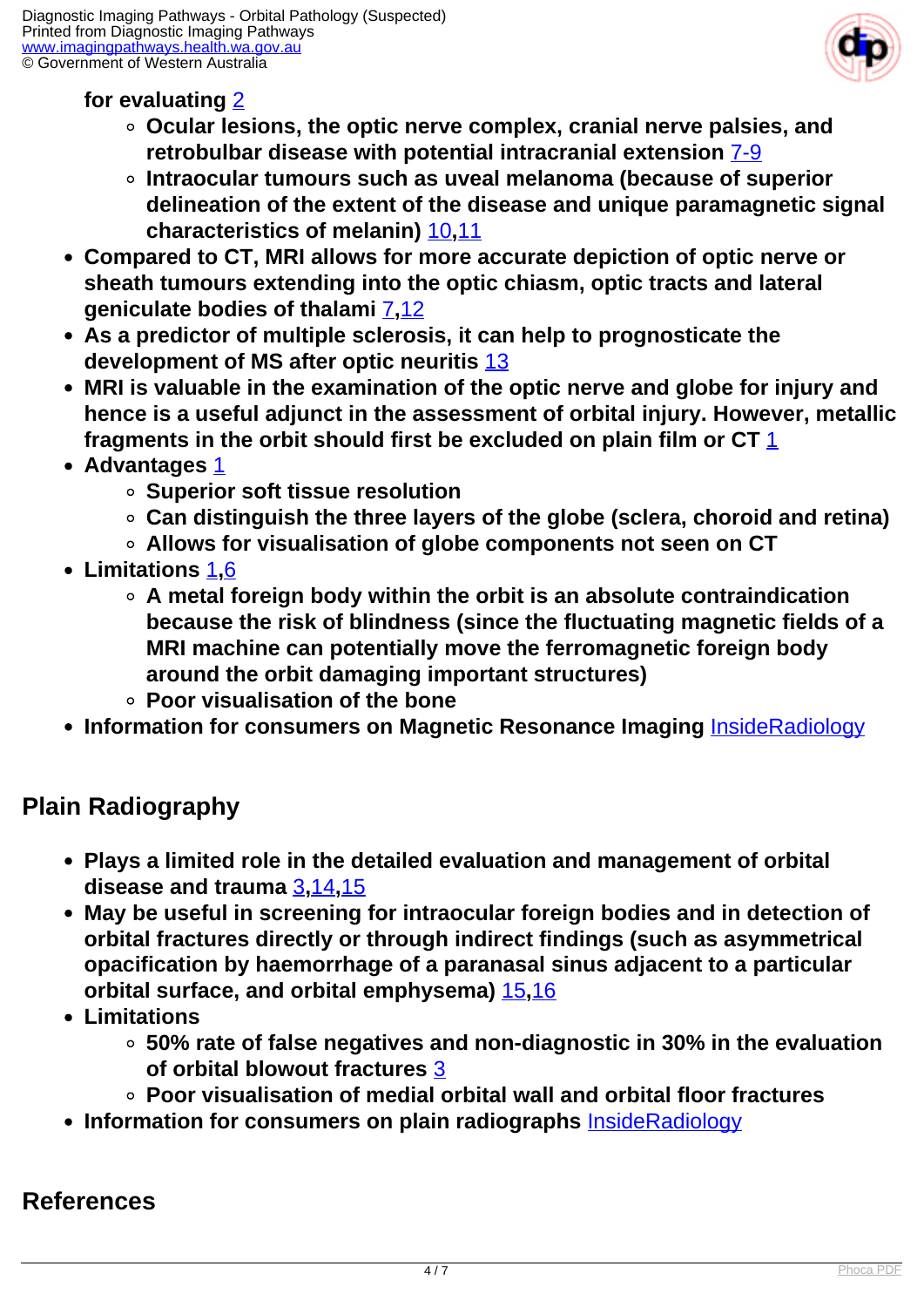**Date of literature search: June 2014**



### **The search methodology is available on request.** [Email](index.php/contact-us)

**References are graded from Level I to V according to the Oxford Centre for Evidence-Based Medicine, Levels of Evidence.** [Download the document](http://www.cebm.net/wp-content/uploads/2014/06/CEBM-Levels-of-Evidence-2.1.pdf)

- 1. **Go JL, Vu VN, Lee KJ, et al. Orbital trauma. Neuroimaging Clin N Am. 2002;12(2):311-24. (Review article).** [View the reference](http://www.ncbi.nlm.nih.gov/pubmed/12391638)
- 2. **Belden CJ, Zinreich SJ. Orbital imaging techniques. Semin Ultrasound CT MRI. 1997;18(6):413-22. (Review article).** [View the reference](http://www.ncbi.nlm.nih.gov/pubmed/9416658)
- 3. **Brady SM, McMann MA, Mazzoli RA, et al. The diagnosis and management of orbital blowout fractures: update 2001. Am J Emerg Med. 2001;19:147-54. (Level IV evidence).** [View the reference](http://www.ncbi.nlm.nih.gov/pubmed/11239261)
- 4. **Lakits A, Prokesch R, Scholda C, et al. Orbital helical computed tomography in the diagnosis and management of eye trauma. Ophthalmology. 1999;106:2330-5. (Level II/III evidence).** [View the reference](http://www.ncbi.nlm.nih.gov/pubmed/10599667?dopt=Abstract)
- 5. **Gor DM, Kirsch CF, Leen J, et al. Radiologic differentiation of intraocular glass: evaluation of imaging techniques, glass types, size, and effect of intraocular haemorrhage. AJR Am J Roentgenol. 2001;177:1199-203. (Level II/III evidence).**  [View the reference](http://www.ncbi.nlm.nih.gov/pubmed/11641202?dopt=Abstract)
- 6. **Maya MM, Heier LA. Orbital CT: current use in the MR era. Neuroimaging Clin N Am. 1998;8(3):651-93. (Review article).** [View the reference](http://www.ncbi.nlm.nih.gov/pubmed/9673318)
- 7. **Ettl A, Kramer J, Daxer A, et al. High resolution magnetic resonance imaging of neurovascular orbital anatomy. Ophthalmology. 1997;104:869-77. (Level III evidence).** [View the reference](http://www.ncbi.nlm.nih.gov/pubmed/9160037)
- 8. **Tonami H, Tamamura H, Kimizu K, et al. Intraocular lesions in patients with systemic disease: findings on MR imaging. AJR Am J Roentgenol. 1990;154(2):385-9. (Level III evidence).** [View the reference](http://www.ncbi.nlm.nih.gov/pubmed/2105033)
- 9. **Breslau J, Dalley RW, Tsuruda JS, et al. Phased-array surface coil MR of the orbits and optic nerves. AJNR Am J Neuroradiol. 1995;16:1247-51. (Level III evidence).** [View the reference](http://www.ncbi.nlm.nih.gov/pubmed/7677017)
- 10. **Peyster RG, Augsburger JJ, Shields JA, et al. Intraocular tumors: evaluation with MR imaging. Radiology. 1988;168(3):773-9. (Level IV evidence).** [View the](http://www.ncbi.nlm.nih.gov/pubmed/3406407) [reference](http://www.ncbi.nlm.nih.gov/pubmed/3406407)
- 11. **Gomori JM, Grossman RI, Shields JA, et al. Choroidal melanomas: correlation of NMR spectroscopy and MR imaging. Radiology. 1986;158:443-5. (Level III evidence).** [View the reference](http://www.ncbi.nlm.nih.gov/pubmed/3941871)
- 12. **Gass A, Barker GJ, MacManus D, et al. High resolution magnetic resonance imaging of the anterior visual pathway in patients with optic neuropathies using fast spin echo and phased array local coils. J Neurol Neurosurg Psychiatry. 1995;58:562-9. (Level III evidence).** [View the reference](http://www.ncbi.nlm.nih.gov/pubmed/7745403)
- 13. **Dunker S, Wiegand W. Prognostic value of magnetic resonance imaging in monosymptomatic optic neuritis. Ophthalmology. 1996;103:1768-73. (Level III**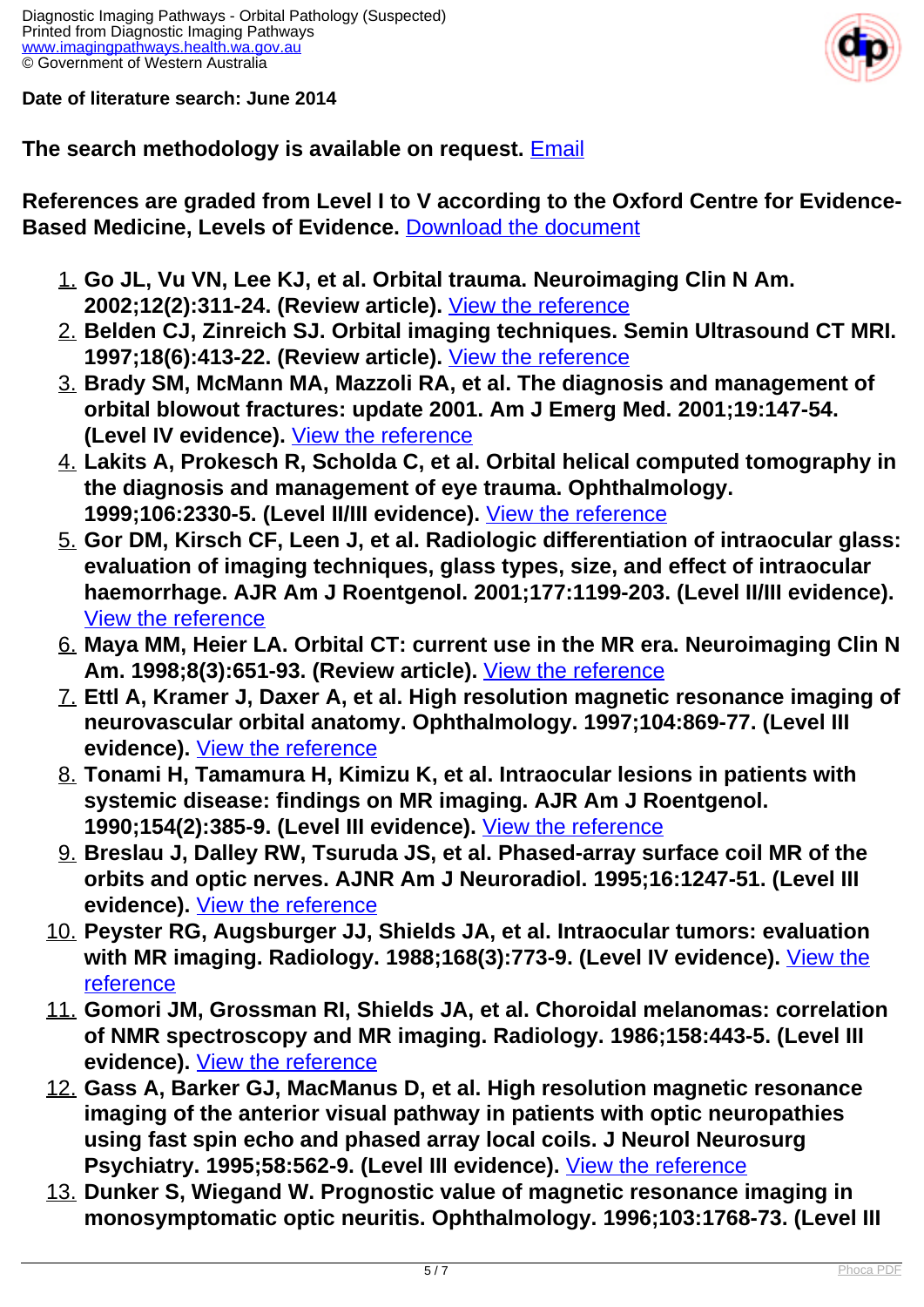

#### **evidence).** [View the reference](http://www.ncbi.nlm.nih.gov/pubmed/8942868)

- 14. **Mosley IF. The plain radiograph in ophthalmology: a wasteful and potentially dangerous anachronism. J Royal Soc Med. 1991;84:76-80. (Level II evidence).**  [View the reference](http://www.ncbi.nlm.nih.gov/pubmed/1999818?dopt=Abstract)
- 15. **Bhattacharya J, Mosley IF, Fells P. The role of plain radiography in the management of suspected orbital blow-out fractures. Br J Radiol. 1997;70:29-33. (Level III evidence).** [View the reference](http://www.ncbi.nlm.nih.gov/pubmed/9059291)
- 16. **Otto PM, Otto RA, Virapongse C, et al. Screening test for detection of metallic foreign objects in the orbit before magnetic resonance imaging. Invest Radiol. 1992;27:308-11. (Level III evidence).** [View the reference](http://www.ncbi.nlm.nih.gov/pubmed/1601622)

## **Further Reading**

ı

**1. Duvoisin B, Zanella FE, Sievers KW. Imaging of the normal and pathological orbit. Eur Radiol. 1998;8:175-188.** [View the reference](http://www.ncbi.nlm.nih.gov/pubmed/9477263?dopt=Abstract)

### **Information for Consumers**

| Information from this websitel                                            | <b>Information from the Royal</b><br><b>Australian and New Zealand</b><br><b>College of Radiologists'</b><br>website |
|---------------------------------------------------------------------------|----------------------------------------------------------------------------------------------------------------------|
| <b>Consent to Procedure or Treatment</b>                                  | <b>Computed Tomography (CT)</b>                                                                                      |
| <b>Radiation Risks of X-rays and</b><br><b>Scans</b>                      | <b>Contrast Medium (Gadolinium</b><br>versus lodine)                                                                 |
| <b>Computed Tomography (CT)</b>                                           | <b>Gadolinium Contrast Medium</b>                                                                                    |
| <b>Magnetic Resonance Imaging (MRI) lodine-Containing Contrast Medium</b> |                                                                                                                      |
| <b>Plain Radiography (X-ray)</b>                                          | <b>Magnetic Resonance Imaging (MRI)</b>                                                                              |
|                                                                           | <b>Plain Radiography/X-rays</b>                                                                                      |
|                                                                           | <b>Radiation Risk of Medical Imaging</b><br><b>During Pregnancy</b>                                                  |